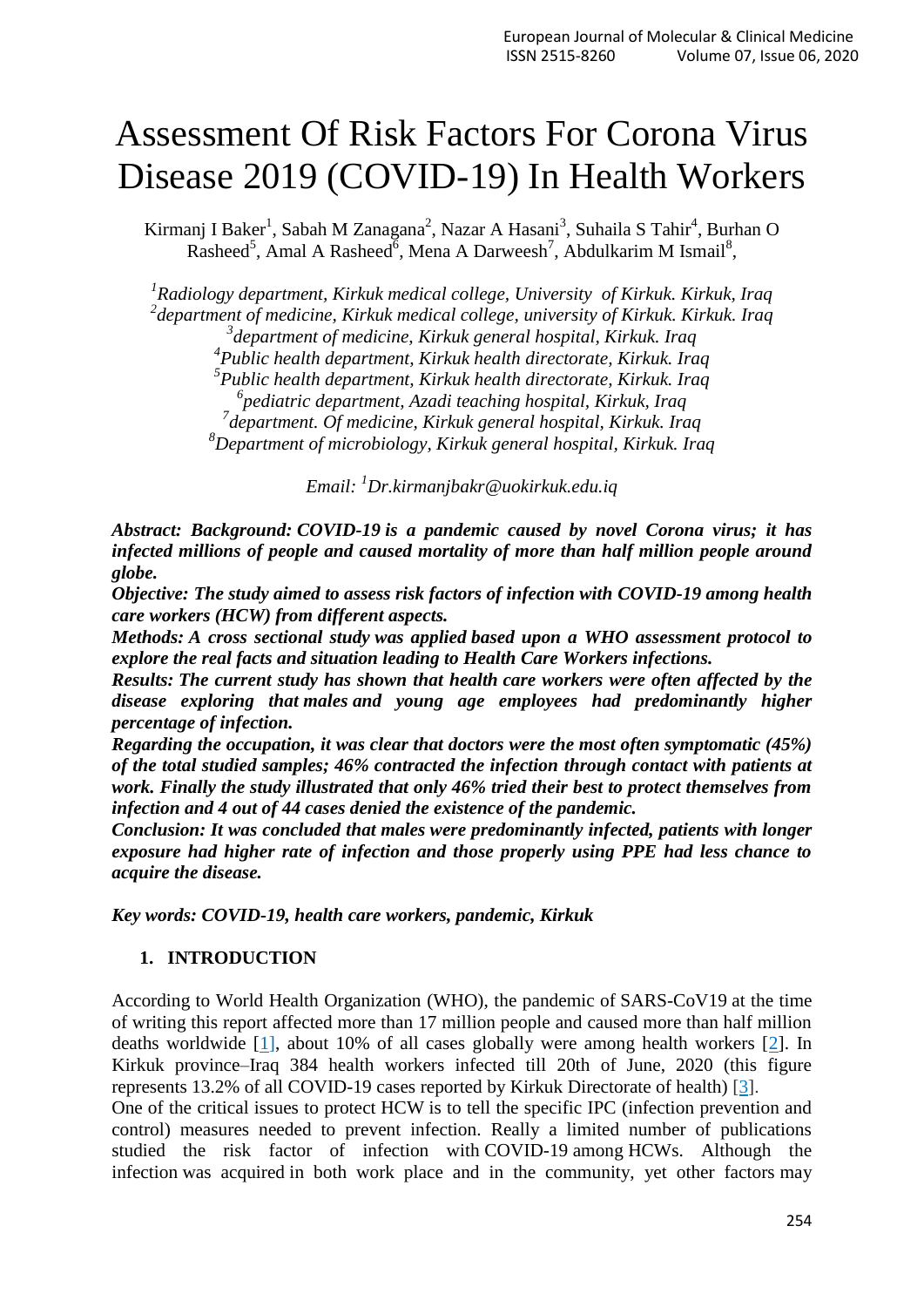be associated with such infection including; late detection of cases, working in high risk department, sub-optimal adherence to IPC measures, lack or improper use of PPE, long hours of duty and insufficient IPC training for respiratory pathogens; for these reasons WHO have recommended the use of contact and droplet precaution by HCWs managing patients with COVID-19; as well as application of airborne precautions in setting where aerosol generating procedures are performed as well as adequate staffing level and clinical rotation to assist workers to decent working condition [4].

The fact that health workers are at risk of infection in the epidemic chain is a critical issue because health workers help in controlling the pandemic. Therefore, all possible actions must be taken to control the spread of the infection to health workers, first by identifying the risk factors for infection and then by taking appropriate measures to reduce these risks.

It is well established that transmission of the disease among health workers is associated with overcrowding, absence of isolation room facilities, and environmental contamination. However, this is likely compounded by the fact that some health workers have inadequate awareness of infection prevention practices and these affects their attitudes and practices, as incorrect attitudes and practices directly increase the risk of infection [5].

One of the main routes of COVID-19 transmission is direct contact from patient to HCW's hands after touching the patient or fomites, so it is proved that hand hygiene is considered the most important prevention measure to reduce the risk of infection [6].

Understanding health workers attitudes, practices and possible risk factors helps to predict the outcomes of planned behavior. Thus, this study aimed assessing the potential risk factors for SARS-CoV-2 infection among health workers, and assign recommendations accordingly to prevent future infections among health workers and preventing the health-care-associated infections, and updating infection prevention and control (IPC) measures at health care facility at local and national levels. Protection of HCWs and providing adequate PPE is crucial for each country's strategy to respond to COVID-19, as rising infection and death among HCW will paralyze the country response to COVID-19 and it will have impact on future health care delivery, due to lacking trained personnel in addition to other factors [7}.

# **2. OBJECTIVES**

The aims of this study were:

1-To characterize and assess the risk factors for SARS-CoV-2 infection in health workers exposed to COVID-19 patients.

2-To check the effectiveness of IPC measure among health workers in concern to COVID-19. 3-To assess knowledge, belief, denial myth and ignorance of health care workers about proper way to utilize PPE measures.

# **3. PATIENTS AND METHODS**

# *3.1-Questionnaire: -*

We designed the questionnaire after the Protocol for assessment of potential risk factors for corona virus disease 2019 (COVID-19) among health workers in a health care setting issued by world health organization in 23 rd March 2020 [\[8\]](https://www.sciencedirect.com/science/article/pii/S0195670120301870) and assessment of risk factors for corona virus disease 2019 (COVID-19) in health workers: protocol for a case-control study issued by world health organization in 26th March 2020 [9]. A modified questionnaire arranged for the purpose of the study [Annex 1].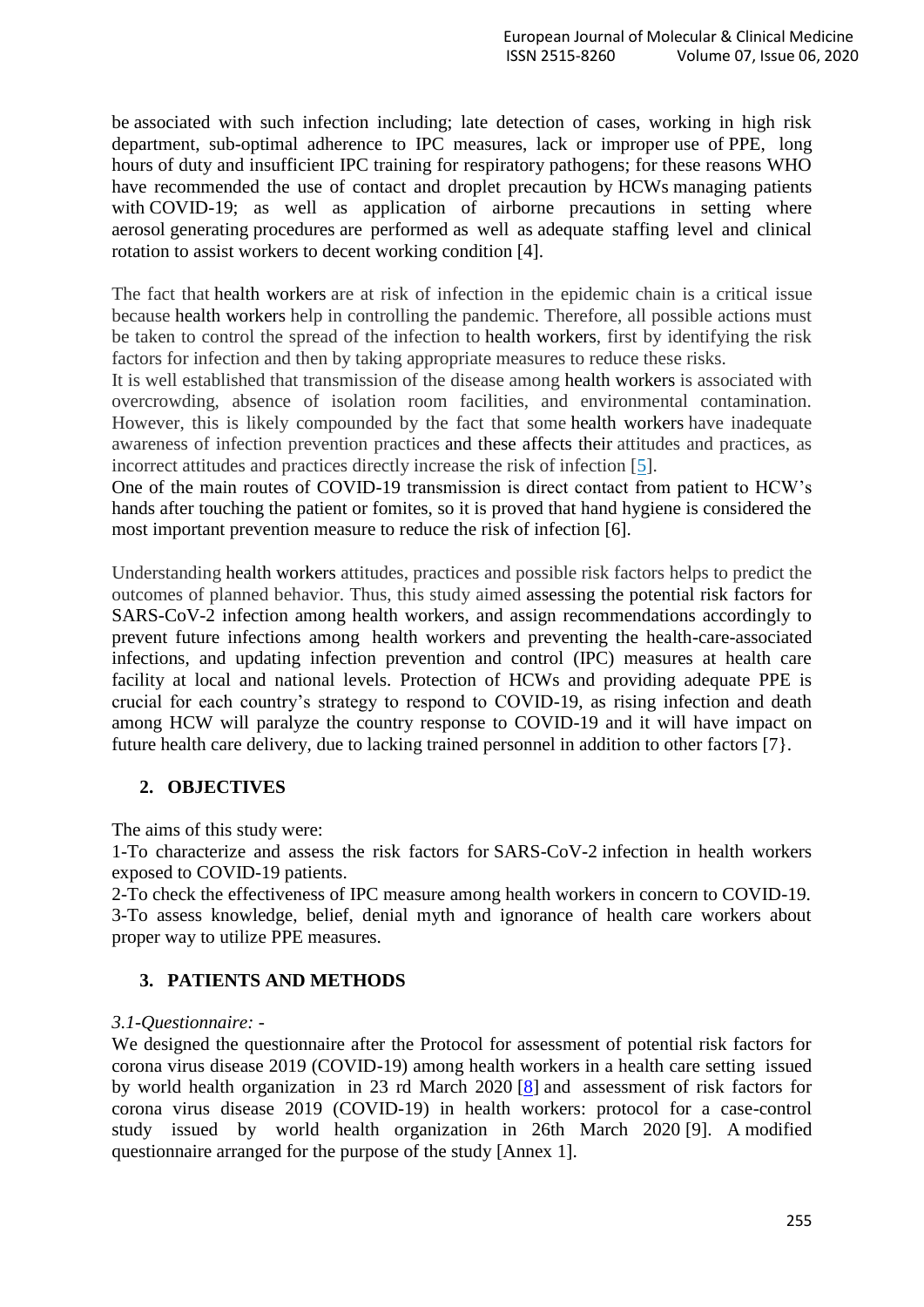### *3.2-Population: -*

Health workers defined for the study as any member of staff in the health care facility involved in the provision of care for a COVID-19 patient, including those who have been present in the same area as the patient as well as those who may not have provided direct care to the patient but who have had contact with the patient's body fluids, potentially contaminated items or environmental surfaces. We included health workers with confirmed COVID-19 in the study.

#### *3.3-Recruitment: -*

Reported health workers infected with Covid19 for the period from 25th June till 25th July 2020

#### *3.4-Respondents interview: -*

The authors completed interview by utilizing the modified questionnaire during the period of the study.

#### *3.5-Statistical analysis:*

The data collected and represented as percentage form to show the differences between groups, MS office, Excel 2016 was used.

# **4. RESULTS**: -



Fig (1): shows distribution of cases according to gender.

The total number of the medical staff infected in Kirkuk city enrolled was 44 HCWs for the period from 25th June till 25th July 2020 in a retrospective observational study. Percentage of males was 32(73%), females 12(27%), the ratio of male to female was 3:1. Their ages were ranging from 23 to 60 years with the mean age of 36 years, least 23 and greatest 60 years (greatest age was 60 because the retirement age is sixty years by current Iraqi laws).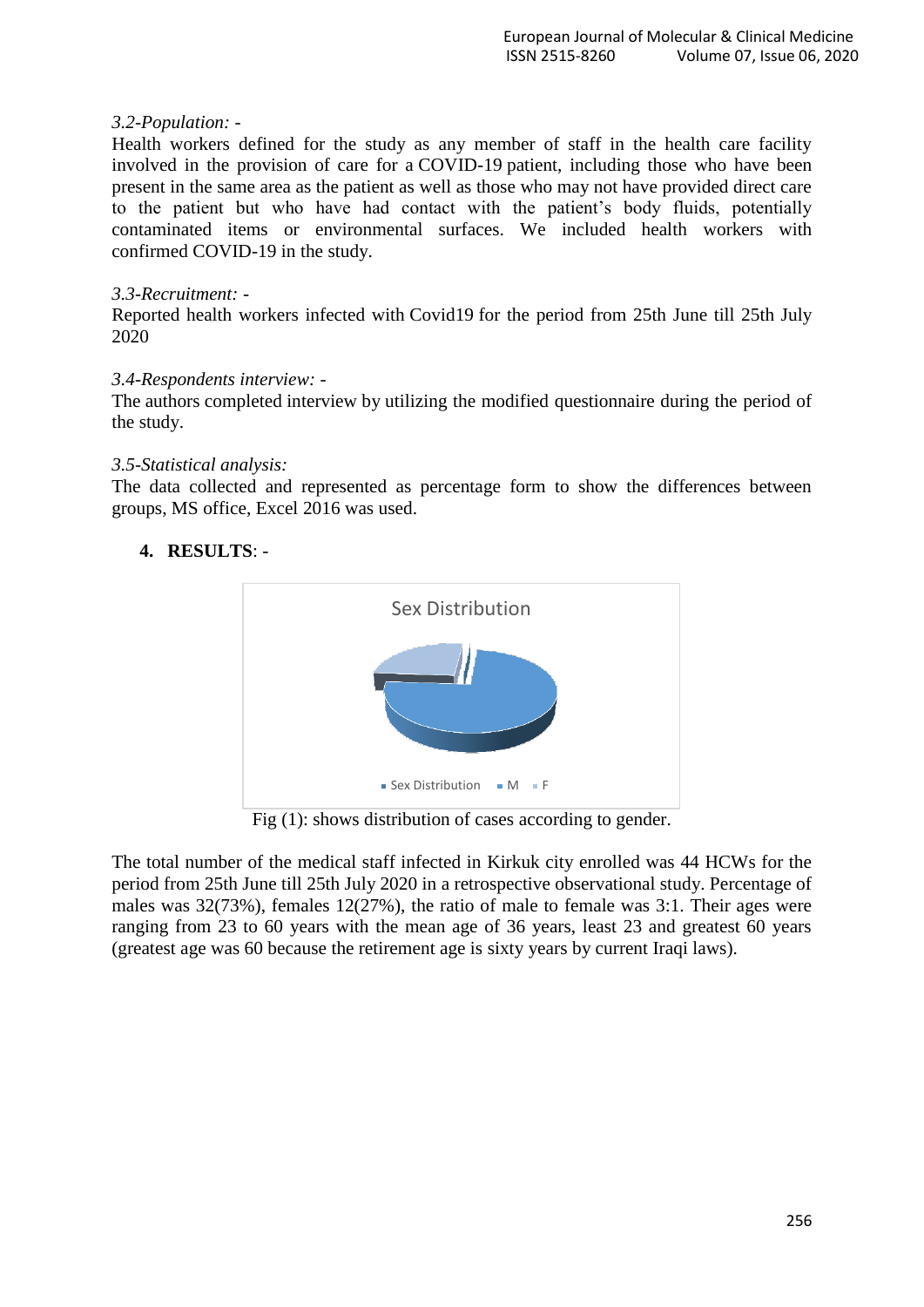

Fig.2.shows the distribution of the disease among HCWs according to their occupation; the highest percentage was among doctors 20(45%), followed by nurses 13(29%), service workers 4(9%), and 2(4%) for each pharmacists, administrative officers and dentists while the radiographers were the lowest observed 1(2%).

In exploring the most probable source of infection among the enrolled group of HCWs, it was clear that 46% got the infection by direct contact with patients, 15% from their collages while 11% of the s HCW got the infection from private clinic (pharmacy, clinic and nursing clinics) as indicated in figure (3).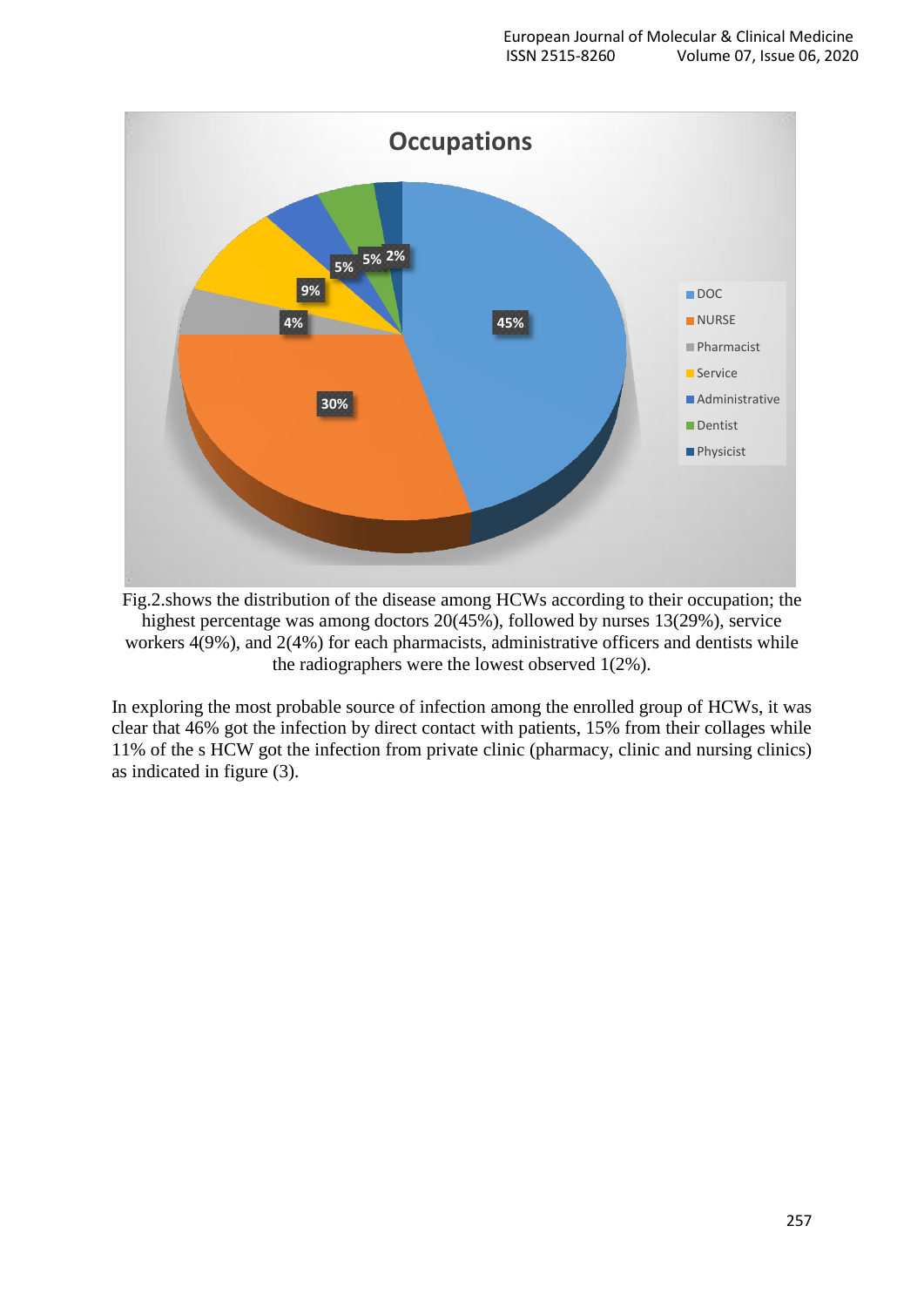

Fig (3) the most probable source of infection according to patient's perception.

The medical staff estimates an approximate time of exposure to patients differently but the largest group as it is expected were frequent and prolonged exposure, long exposure was set as more than 15 minutes for each patient and frequent more than three patients per day. Large number of the staff can't remember exactly the time of exposure; simply they could not recall events as illustrated in fig. (4).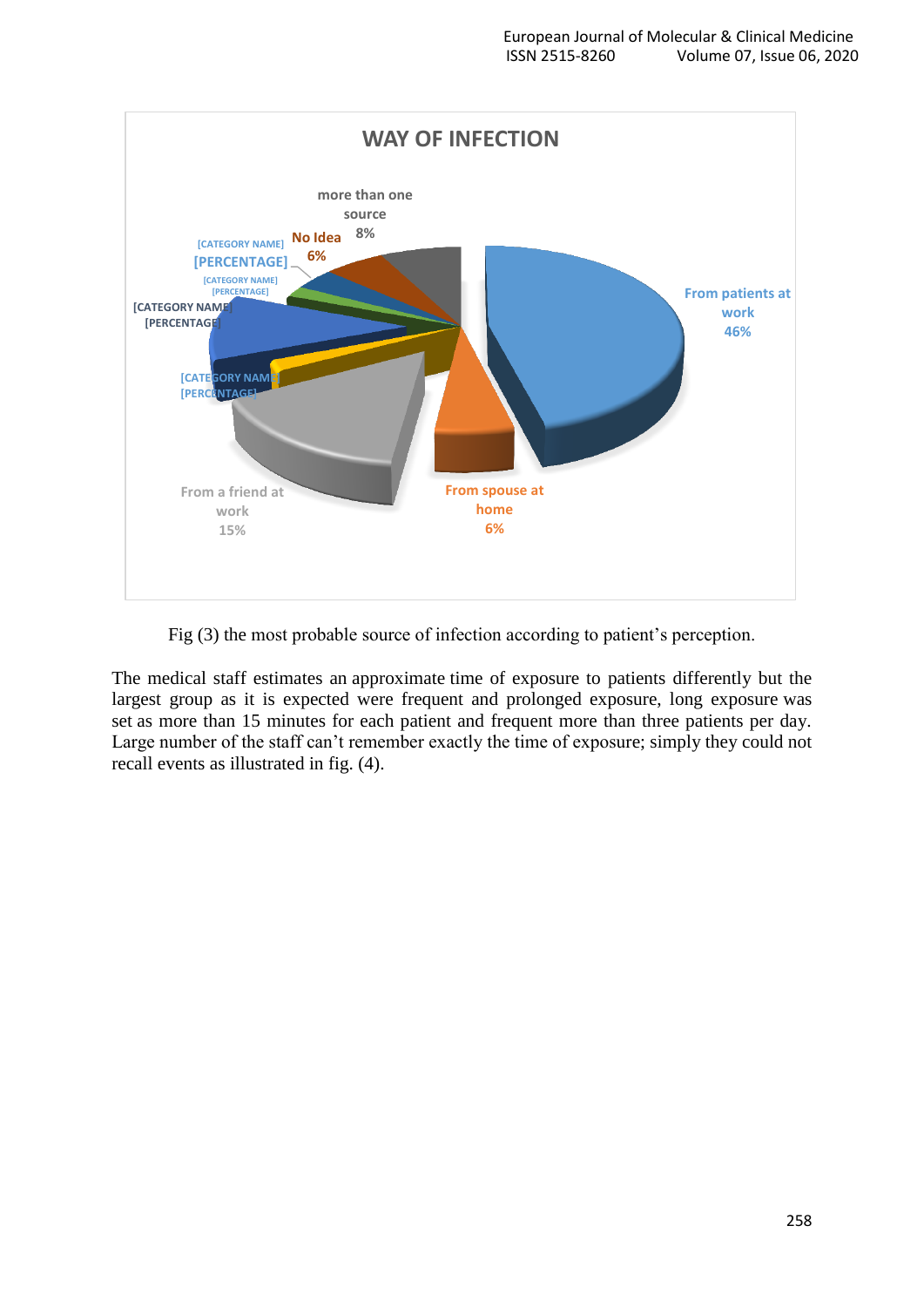

Fig (4) Duration and frequency of exposure of the medical staff to probable sources of infection based on their expectations.

(HCW estimation of the time spent with the patients subjected to great variations depending on the person and the state of anxiety, anger and what he remembered at time of the questioner, which is usually weeks later but it is still the only way we can gain information by).





In figure (5) a substantial number 41% did not took any effort to protect themselves against the infection despite we were in the eye of the storm of the pandemic.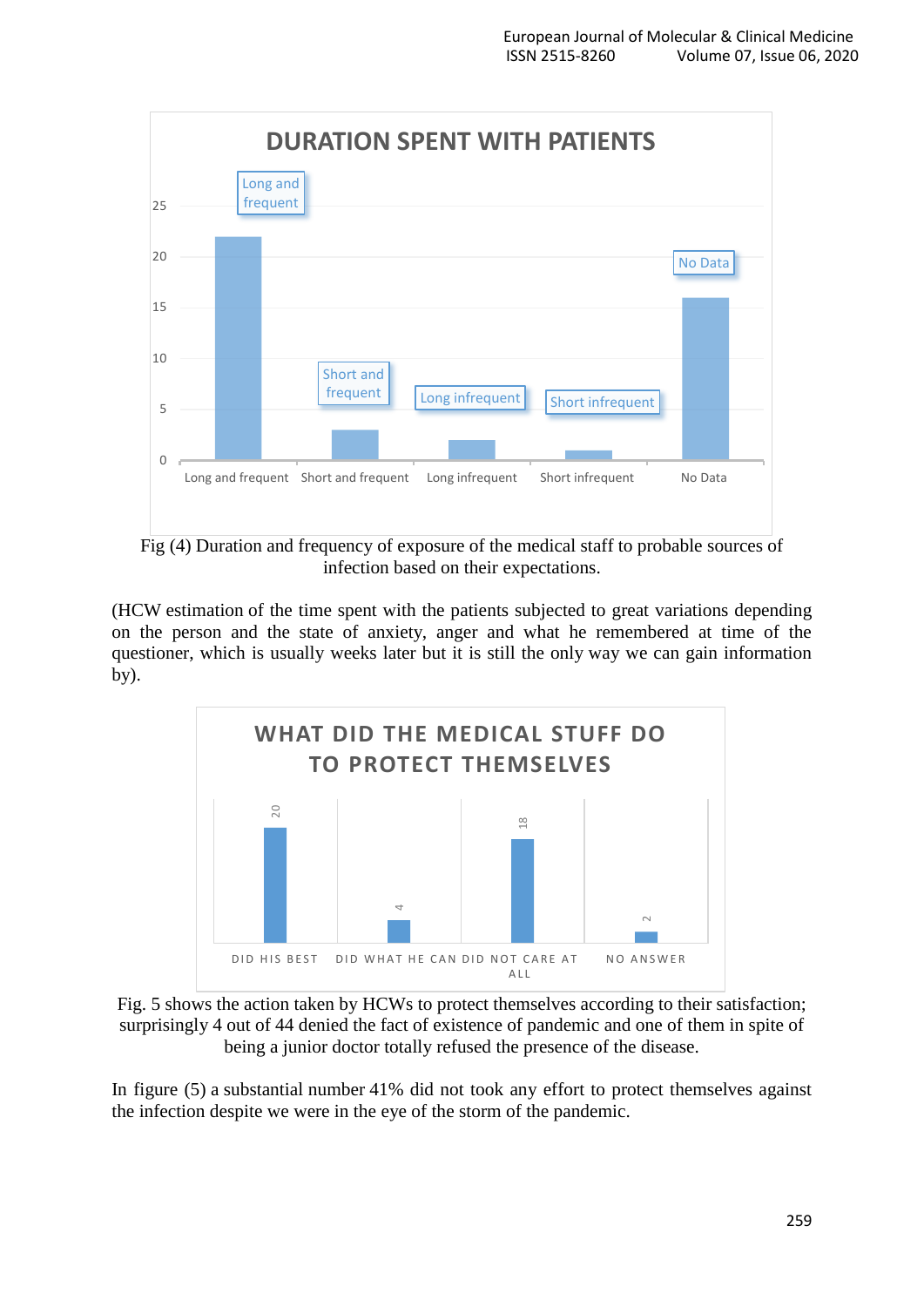### **5. DISCUSSION**

The pandemic of SARS COV 2 imposes great impact on the communities all over the world. Globally there have been 17.354.751 confirmed cases including 674.291 deaths till the date of writing this study (10). Countries with big economies suffered greatly from different aspects. The frontline against this pandemic for sure is medical staff, losing the efforts of those people means losing the battle all together. We are here trying to figure out what were the defects and how can we fix them if possible.

The period of the study is short one month reflected the urgency and importance of the dilemma. Our response needs a robust and active actions. The mean age was 36 years and this may point to the affection of

Higher age groups than lower age group among employees. The younger age groups usually involved more in contact with the patients in hospitals in general. This point needs further larger study to verify the causes by larger study as our sample size is relatively small and selection of cases may be biased. The gender distribution goes with other studies worldwide as 25% for females 75% for males. This may be due to females usually avoiding duties at night shift and males took heavy exhausting duties. This is in agreement with (11) who showed the number of males was 2.4 times higher than that of females among infected patients.

Concerning type of occupation, as expected doctors and nurses were the groups mostly affected. This may be due to closer contact with patients and are more often involved. In a study done by Jiang et al. (12) showed that the rate of infection is related to HCWs types and frequency of occupational exposure. There is something more to clarify the picture; the cases collected by us for this study, collected based on relations and personal knowledge of cases, which subjects the distribution of occupations to biases.

The sources of infection verified based on the affected HCWs assumption, although some of them knew by solid evidence who was the positive case transmitted the infection to them like a spouse, a patient at home and in certain occasions which was well-known to the hospital staff for an example, a missed case admitted to the general ward and after prolonged care giving, proved to be a positive case of COVID 19, but still there are patients based their assumption on speculations. Despite that we didn't have a better way to investigate more than that. In general, the three major sections were from: 1- patients at hospital work 2-a friend or colleague at hospital work 3-from his or her work at private site like clinic, pharmacy and nursing practice outside hospital. Regarding hospital acquired infection in the current study was 61% of the total cases. This stresses the need for better hospital acquired infection control procedures. We should deal with any case what so ever the disease is as a possible case of COVID 19 and all procedures and precautions need to be taken to break transmission. There was a case of cerebrovascular accident admitted to the general ward, transmitted COVID 19 to medical staff, simply because they did not assume this possibility in their mind. On the contrary, a study performed in Alberta, the data analysis results showed that the occupational risk is similar to community risk, reflecting the effectiveness of PPE and other IPC measure (13).

The staff acquired COVID 19 from medical staffs themselves as in a case who transmitted the disease to six other members at work, raises many questions as ignorance and delay announcement; practicing social distancing and other precautions among colleague or getting leave from the duty. There was a relaxing attitude among doctors with other colleague at work, assuming they are not infectious. Those false beliefs need change by arguments and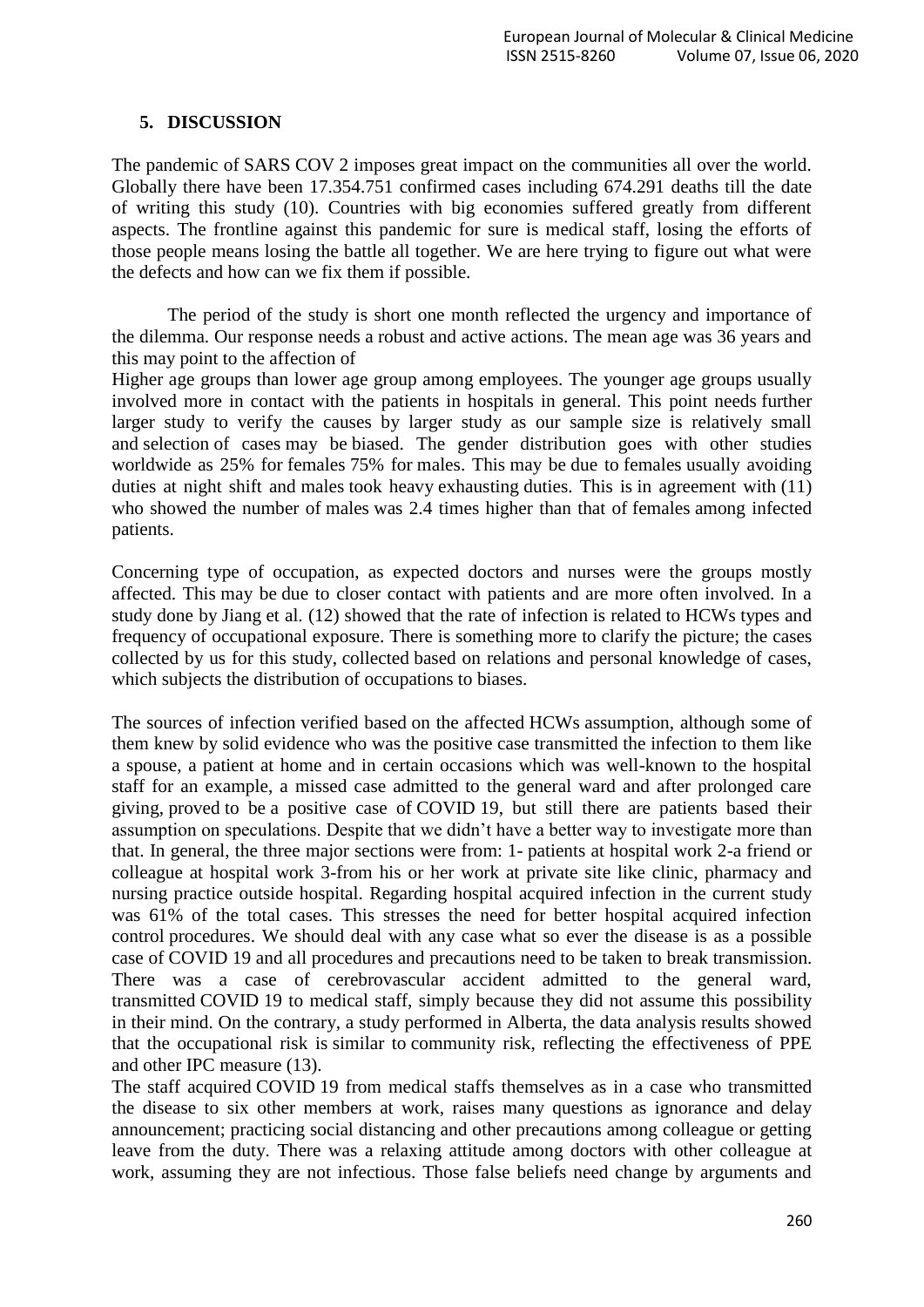repetition of facts. Julia et al (14) reported that usually HCWs are likely to be in contact with colleague who are asymptomatic still being highly contagious, as well as having a family member with COVID-19 may raise the risk of HCWs infection.

Acquiring the infection from private clinics and pharmacies comes next as those places are overcrowded, poorly ventilated, inadequately supplied PPE and the relaxed mood compared to hospital work, doctors are more friendly at their clinics for different reasons among them less stress and feeling of ownership of the practice. To slow the transmission of COVID-19 and minimize the rate of infection, community mobilization and engagement by participating every member in infection control may reduce the impact of the pandemic (15). One more case which was notable is dealing with a device without precautions. He did not have contact with patients at least that what he thought.

Concerning the exposure time and frequency of exposure among the medical staff, what is expected appeared her, those who spent more time and more often exposed were more prone to infection among others. Putting in mind the bias which the infected staff does when recalls the duration and frequency on questionnaire. Sick medical staff expected to overestimate the duration spent with patients if he can recall memories clearly at all (12).

Centers for primary health care workers were more ignorant about PPE than hospital health worker, Our explanations, that they expected to faced less positive cases and they refer possible cases to hospitals and they didn't feedback the results for better awareness. Asking the staff about the methods and practices they made to protect themselves, less than half of them took the matter seriously only 45 % tried their best to do what they knew about that subject, a nearly equal number 41% did not care at all. They practice their work without masks, gloves or gowns etc. Most shocking fact is that four cases included a junior doctor, denied the presence of the pandemic all together. The reason behind that idea may be the effect of fake news by social media propagating among people. This observation critically needs reevaluation of the training of junior doctor, as this may have a negative impact on the effort of the medical authorities. These observations are in disagreement with the study done in Qatar which showed that PHCC (Primary Health Care Center) has played an important role in screening for COVID-19 as they detected about 13.4% of total positive cases with a proactive cooperation response to COVID-19 (16).

#### **6. CONCLUSIONS**

From the results of current study, it was concluded that the disease was more obvious in males than females staff, those with longer and more frequent exposure had higher percentage of the disease, HCWs using PPE had less chance to acquired the disease and workers in PHCC were more ignorant about PPE application.

#### *Recommendations:*

1-More concentration needed for IPC training and stress put on the seriousness of the current situation.

2-Establishing supervision on the rules of biosafety level needed and proper wearing of PPE, social distancing practices from community medicine specialists. Better to take roll in training and transmitting sound information about IPC, explaining common mistakes and breaches in the practices of hospital acquired infection control.

3-Stressing on social distancing in the doctor's residency by preparing single room for each staff followed by sterilization of the place by trained personal.

4-Encouraging staff to declare symptoms as early as possible to quarantine themselves to decrease transmission as less as possible.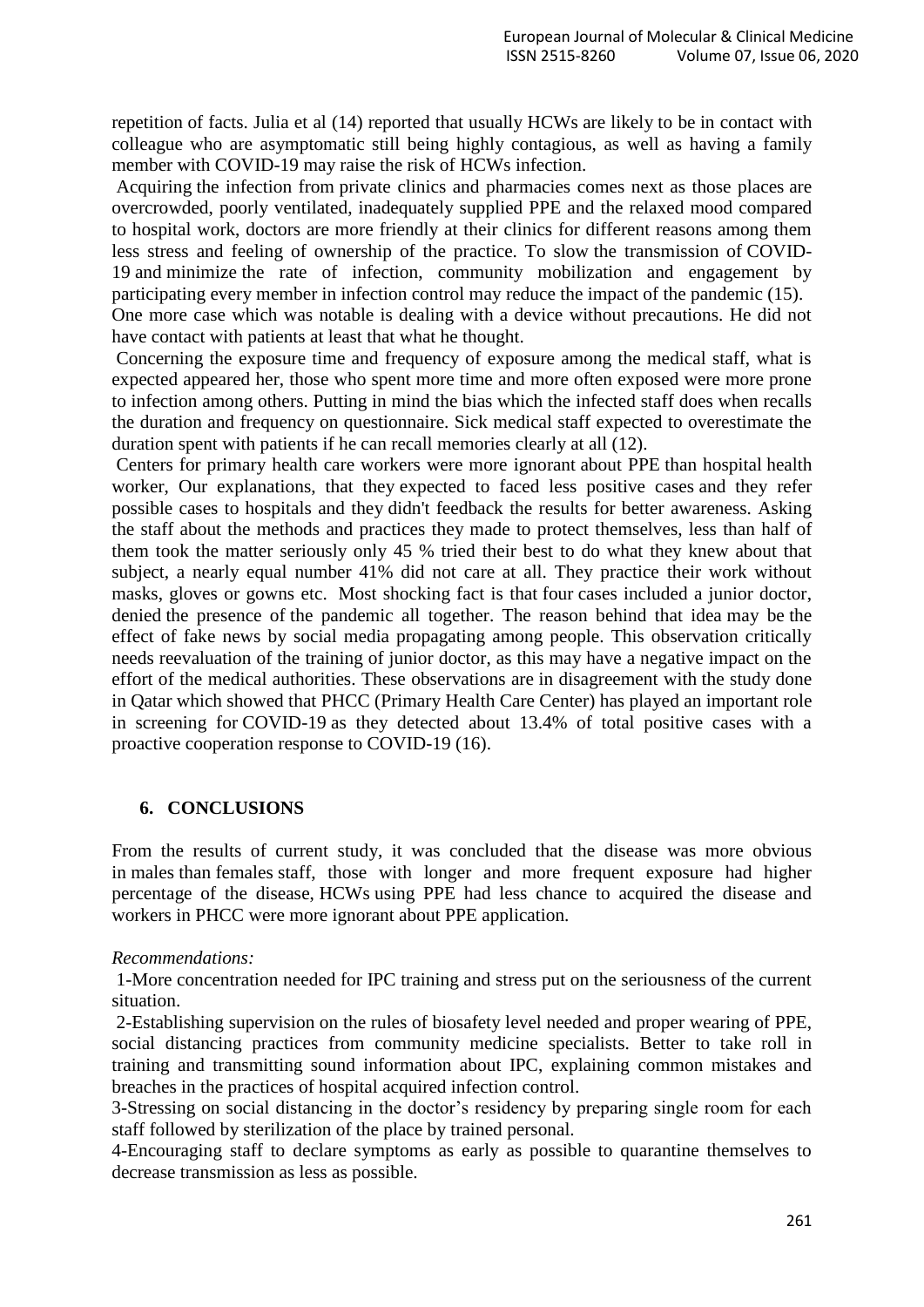5 - Performing PCR test on asymptomatic working staff to discover possible sources of infections.

6 - Establishing a ventilation system in the wards based on best evidence facts, especially after emergence of the possibility of airborne transmission of the disease by WHO and other scientific committees.

7- Reducing the time spends in the wards by every mean possible, even by video communication with less severe patients.

8-Implementing necessary education programmes to combat the denial among health worker about the seriousness of the illness.

9-Special measure implemented in primary health care centres since these are important and serious source of virus spread among people attending these centres for other reasons like immunization.

# **7. REFERENCE**

- [ 1] COVID-19 siterep-179https://www.who.int/docs/default-source/coronaviruse/situationreports/20200717-covid-19-sitrep-179.pdf?sfvrsn=2f1599fa\_2
- [ 2] WHO Director-General's opening remarks at the media briefing on COVID-19 17 July 2020https://www.who.int/dg/speeches/detail/who-director-general-s-opening-remarksat-the-media-briefing-on-covid-19---17-july-2020
- [ 3] Kirkuk Directory of Health Report, June, 2020.
- [ 4] WHO.Corona virus disease 2019 (CVID-19).Situation Report 82. Subject in focus: Infection in Health care workers.
- [ 5] Knowledge, attitude, and practice regarding COVID-19 among healthcare workers in Henan, Chin[ahttps://www.sciencedirect.com/science/article/pii/S0195670120301870](https://www.sciencedirect.com/science/article/pii/S0195670120301870)
- [ 6] Lu W, Danni Y, Xinlan W et al., Correlation between hand hygiene compliance and nosocomial infection in medical staff. Chinese Journal of Disinfection, 2014, 31(11): 1237-8.
- [ 7] Bandyopadhyay S, Baticulon RE, Kadhum M et al., Infection and mortality of Health care workers worldwide from COVID-19; Scoping review. MedRxiv.http://doi.org. 10.1101/2020.04.0620119594
- [ 8] Protocol for assessment of potential risk factors for corona virus disease 2019 (COVID-19) among health workers in a health care setting [file:///C:/Users/hp/Downloads/WHO-](file:///C:/Users/hp/Downloads/WHO-2019-nCoV-HCW_risk_factors_protocol-2020.3-eng.pdf)[2019-nCoV-HCW\\_risk\\_factors\\_protocol-2020.3-eng.pdf](file:///C:/Users/hp/Downloads/WHO-2019-nCoV-HCW_risk_factors_protocol-2020.3-eng.pdf)
- [ 9] Assessment of risk factors for corona virus disease 2019 (COVID-19) in health workers:
- [ 10] protocol for a case-control study [file:///C:User/hp/Downloads/WHO-2019-nCoV-](file:///C:/Users/MAYUR/Documents/User/hp/Downloads/WHO-2019-nCoV-HCW)[HCWR](file:///C:/Users/MAYUR/Documents/User/hp/Downloads/WHO-2019-nCoV-HCW)F CaseControlProtocol-2020.1-eng%20(1).pdf
- [ 11] WHO.Co).corona virus (COVID-19) Dashboard. 1/8/2020.
- [ 12] Jin JM, Bai P, He W et al. Gender differences in patients with COVID-19: Focus on severity and mortality. Front. Public Health. 8:152 doi: 10.3389/Fpubh. 2020.00152.
- [ 13] Jiang L, Ng IHL, Hou Y. Et al. Infectious Disease Transmission: Survey of contact between hospital based health care workers and working adult from the general population.
- [ 14] J. Hosp. Infect, 2018; 98: 404-11.
- [ 15] COVID-19 scientific advisory group rapid response report. COVID-19 risk to health care workers.Alberta Health Services, 2020.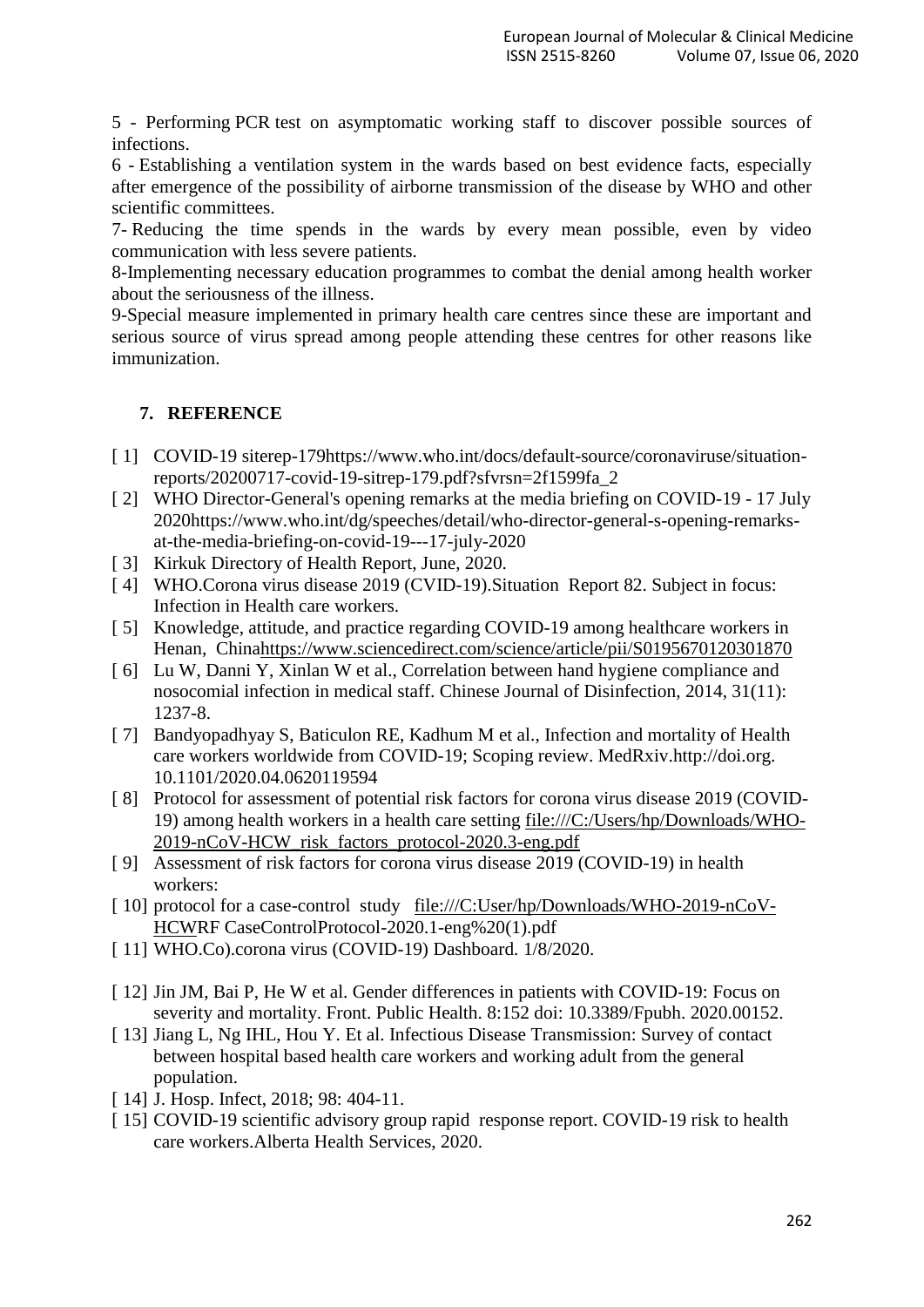- [ 16] Julia A Bielicki, Xavier Duval, Nina Gobat et al., Monitoring approaches for healthcare workers during the COVID-19 pandemic. Lancet Infect. Dis., July 23.http://doi.org/10.1016.
- [ 17] WHO. COVID-19 Strategy update, 14 April, 2020.
- [ 18] AbdulMalik M, Al Kuwari MG, Al Abdulla S. et al. The COVID-19 pandemic impact on primary health care services: -An experience from Qatar. July 24, 2020. https: //doi.org/10.1101 2020.07.22.20160333

# Annex 1 **The Questioner utilized for the study**

**Name: Age: Gender** male/ female **Jobs title:** Doctor / resident / permanent/ specialist Nurse Nurse technician / paramedic X-ray technician Laboratory person

Educational level: high school / diploma / Bachelor/ PHD **Work location :-**

#### **Duration of work by hours in each shift**:

**Periodicity of the shifts** every other day / each 3 days/ each 4 days

**……..**

• **Are you a health worker dedicated to caring suspected/probable /confirmed corona virus patient(s).**

Yes

 $N<sub>0</sub>$ 

Not sure

• **Do you follow recommended hand hygiene practices?** Always, as recommended

Most of the time

**Occasionally** 

Rarely

• **Do you use soap and water or alcohol-based hand wash before touching a patient?**

All time

Most of the time

Some times

Rarely

• **Do you use soap and water or alcohol-based hand rub after touching a patient?**

All time

Most of the time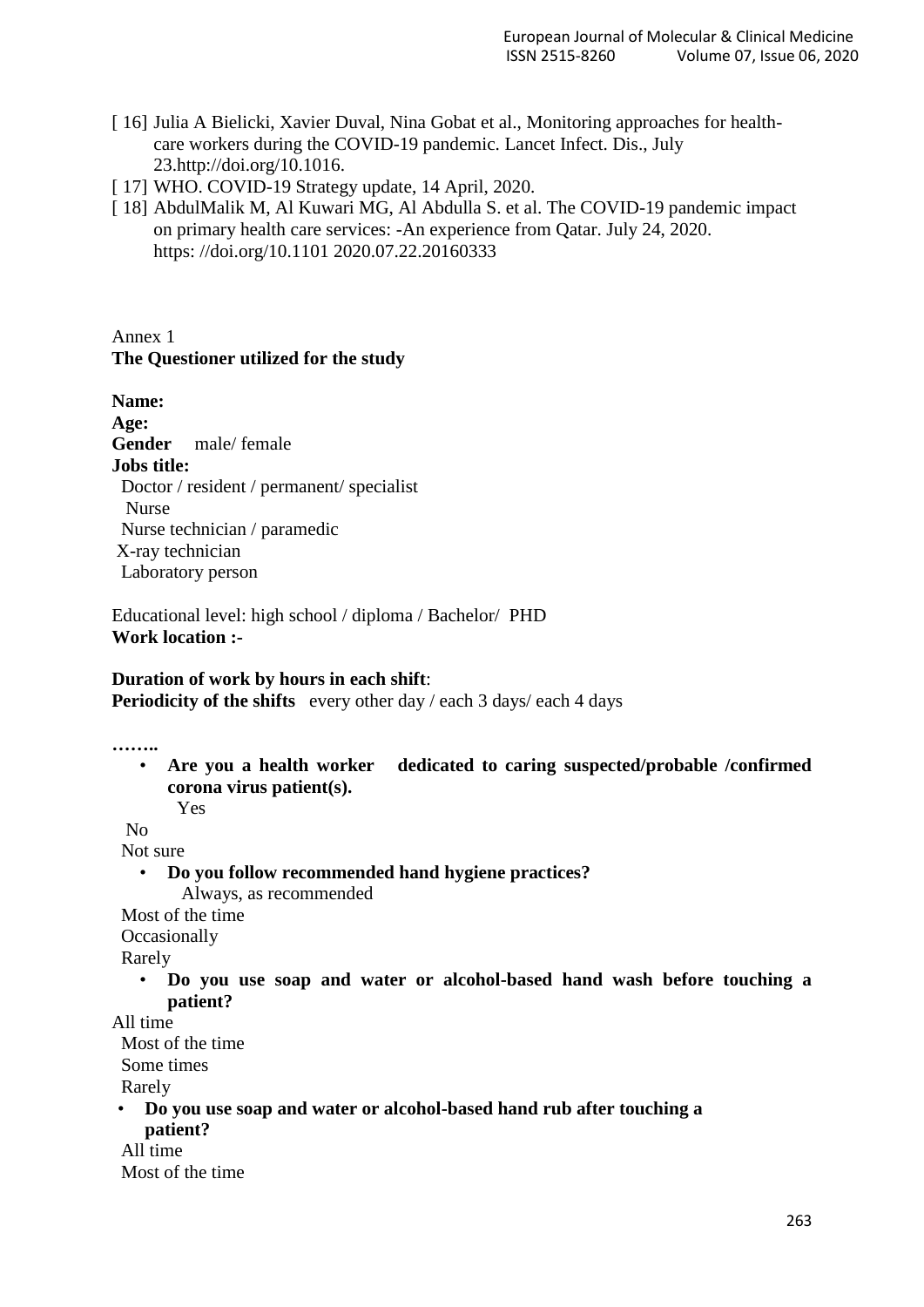**Occasionally** Rarely • **Do you follow IPC standard precautions when in contact with any patient?** All time, Most of the time **Occasionally** Rarely I don't know what are IPC standard precautions • **Have you exposed to corona virus infected patient(s) Yes No I don't remember If yes what was the Date of admission of corona virus confirmed patient \_\_\_/\_\_\_/\_\_\_ (If you were exposed to more than one corona virus patient, please Provide the earliest admission date among them)**  $\frac{1}{2}$ • **Have you had close contact (within 1 meter) with the patient(s) since their admission?** Yes  $N<sub>0</sub>$ I don't remember • **If you were wearing gloves, did you remove them after contact with the Patient?** Yes No Unknown **If yes, did you perform hand hygiene before contact with the patient?** All time Most of the time **Occasionally** Rarely **If yes: what you use**  Alcohol-based Soap and water Water alone **If yes, did you perform hand hygiene after contact with the patient?** All of time Most of the time **Occasionally**  Rarely Never **If yes: what was?** Alcohol-based hand wash Water and Soap Water alone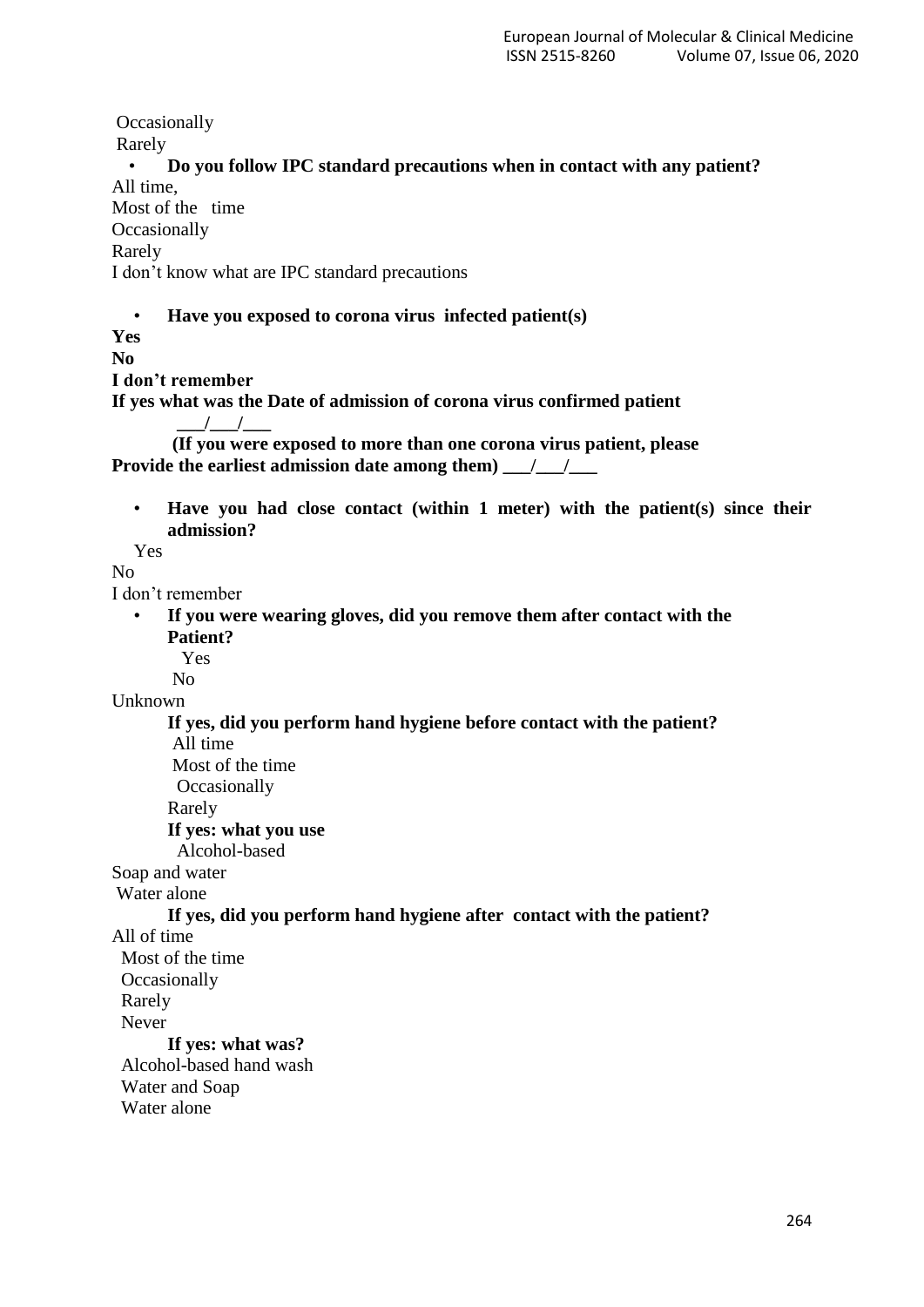• **Have you had direct contact with patients body fluid or materials or the surfaces around him ?**

 Yes No Don't remember **If yes, which type?**  Body fluids of patient's patients OF materials Surfaces around patient **If yes, were you wearing PPE?** Yes No Don't remember **If yes, what type? :** Medical/ mask Face shield Gloves Glasses Gown

 Coverall Head cover Respirator (e.g. N95, FFP2 or equivalent)

- Shoe covers
	- **In the previous 14 days, outside of your occupational duties have you been in contact with a person or persons known to have been diagnosed with corona virus ?**

• Yes No I don't remember  **If yes, was this:** Household Professional colleagues () Everyday social interactions (e.g. public transport, market)

• **In the past 14 days, how often have you had social interaction with individuals outside of work, home or transport (e.g. in markets, shops etc.)**

Most days ( $\geq 8$  days) Some days (4–7 days) Few days  $(\leq 3$  days) Not had any other social interaction

in the past 14 days, outside of your occupational duties , do you had spent time **with your colleagues in rest house or had breakfast ,lunch , dinner or spent free time together**

Yes

 $N<sub>0</sub>$ 

I don't remember

• **If yes did wear a mask** 

Yes